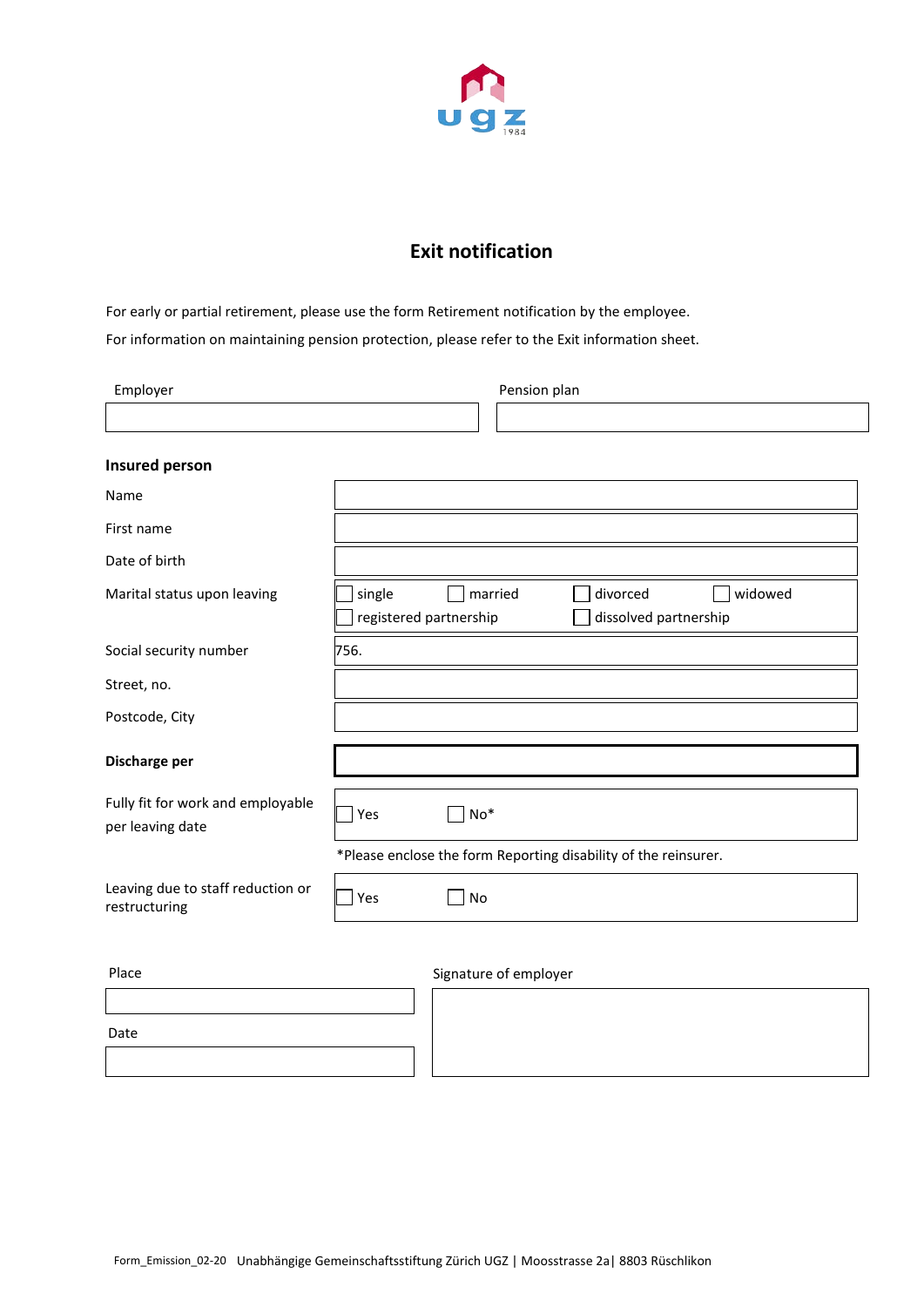

## Page 2

## **Information on the use of the vested termination benefit**

If the information on the use of the vested benefits is omitted, the Independent Joint Foundation Zurich UGZ transfers the vested benefits to Stiftung Auffangeinrichtung BVG by law.

| <b>Insured person</b>                                                                                  |                             |               |                               |
|--------------------------------------------------------------------------------------------------------|-----------------------------|---------------|-------------------------------|
| Name, first name                                                                                       |                             |               |                               |
| Street, No., Postcode / City                                                                           |                             |               |                               |
| Contact address for queries during<br>the day (e-mail or telephone<br>number)                          |                             |               |                               |
| For persons who have exceeded the earliest possible regulatory retirement age (from age 58)            |                             |               |                               |
| Will the employment be continued?                                                                      |                             | Yes           | No                            |
| Do you have a new employer?                                                                            |                             | $\exists$ Yes | No                            |
| If you do not have a new employer, have you already registered<br>with an unemployment insurance fund? |                             | $\bigcap$ Yes | l No                          |
| Transfer to a new pension scheme                                                                       |                             |               |                               |
| New employer                                                                                           |                             |               |                               |
| Street, no.                                                                                            |                             |               |                               |
| Postcode, City                                                                                         |                             |               |                               |
| New pension scheme                                                                                     |                             |               |                               |
| Contract number                                                                                        |                             |               |                               |
| Street, no.                                                                                            |                             |               |                               |
| Postcode, City                                                                                         |                             |               |                               |
| Bank / Post Office (name,<br>address)                                                                  |                             |               |                               |
| IBAN number / postal account                                                                           |                             |               |                               |
|                                                                                                        | Please enclose payment slip |               |                               |
| Establishment of a vested benefits account or vested benefits policy                                   |                             |               |                               |
| Preservation of pension                                                                                | Vested benefits account     |               | <b>Vested Benefits Policy</b> |

protection Bank / Post Office / Insurance (name, address) IBAN number / postal account **Please enclose payment slip**